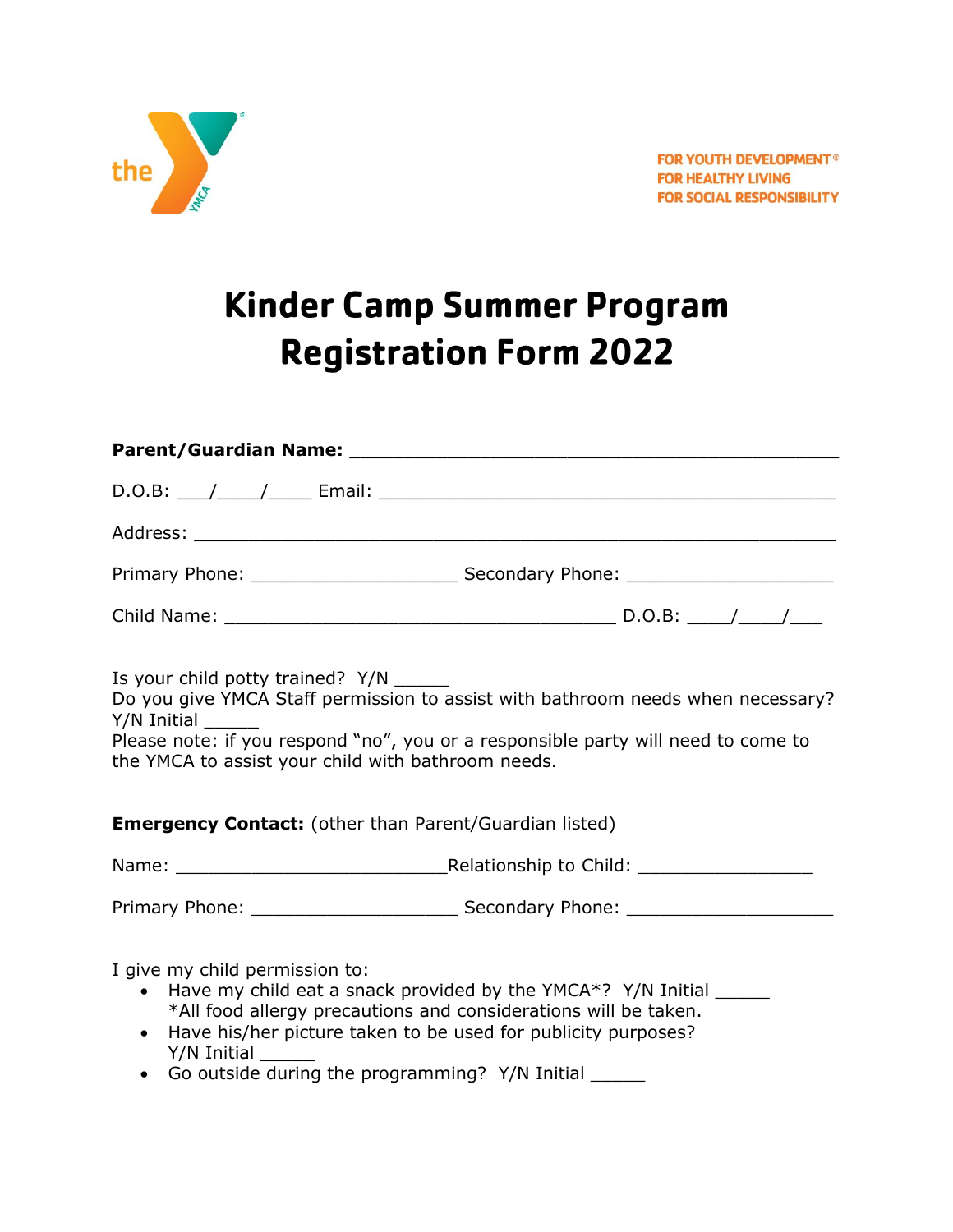| Week          | 5 Day<br>YMCA<br>Member<br>\$60 per/wk | 5 Day<br>Non-member<br>\$70 per/wk | 3 Day<br>YMCA<br>Member<br>\$40 per/wk | 3 Day<br>Non-member<br>\$50 per/wk | <b>AM / PM</b><br>9am-12pm<br>12:30pm-3:30pm |
|---------------|----------------------------------------|------------------------------------|----------------------------------------|------------------------------------|----------------------------------------------|
| Jul 5-Jul 8   |                                        |                                    |                                        |                                    |                                              |
| Jul 11-Jul 15 |                                        |                                    |                                        |                                    |                                              |
| Jul 18-Jul 22 |                                        |                                    |                                        |                                    |                                              |
| Jul 25-Jul 39 |                                        |                                    |                                        |                                    |                                              |
| Aug 1-Aug 5   |                                        |                                    |                                        |                                    |                                              |
| Aug 8-Aug 12  |                                        |                                    |                                        |                                    |                                              |
| Aug 15-Aug 19 |                                        |                                    |                                        |                                    |                                              |
| Aug 22-Aug 26 |                                        |                                    |                                        |                                    |                                              |

## **5 Days (M-F) 3 Days (M, W, F)**

\*\* \$10 deposit per registered week is due upon registration\*\*

#### **Billing Agreements:** (Please Initial)

\_\_\_\_\_ I understand there is a non-refundable \$25 registration fee per child after April 18th, 2022.

\_\_\_\_\_ I understand there is a \$10 non-refundable deposit that must be paid when registering for each Kinder Camp option. This includes 5-day or 3-day camp. This is per week and per child.

I understand that my fees are due on Friday the week prior to my child(ren)'s scheduled camp week.

I understand I will be charged an additional fee of \$18 for failed bank drafts. No exceptions.

\_\_\_\_\_ I understand that I will be charged an additional fee of \$10 for payments made after the provided due date.

| Signature: | <b>Print Name:</b> |  |
|------------|--------------------|--|
| Date:      |                    |  |